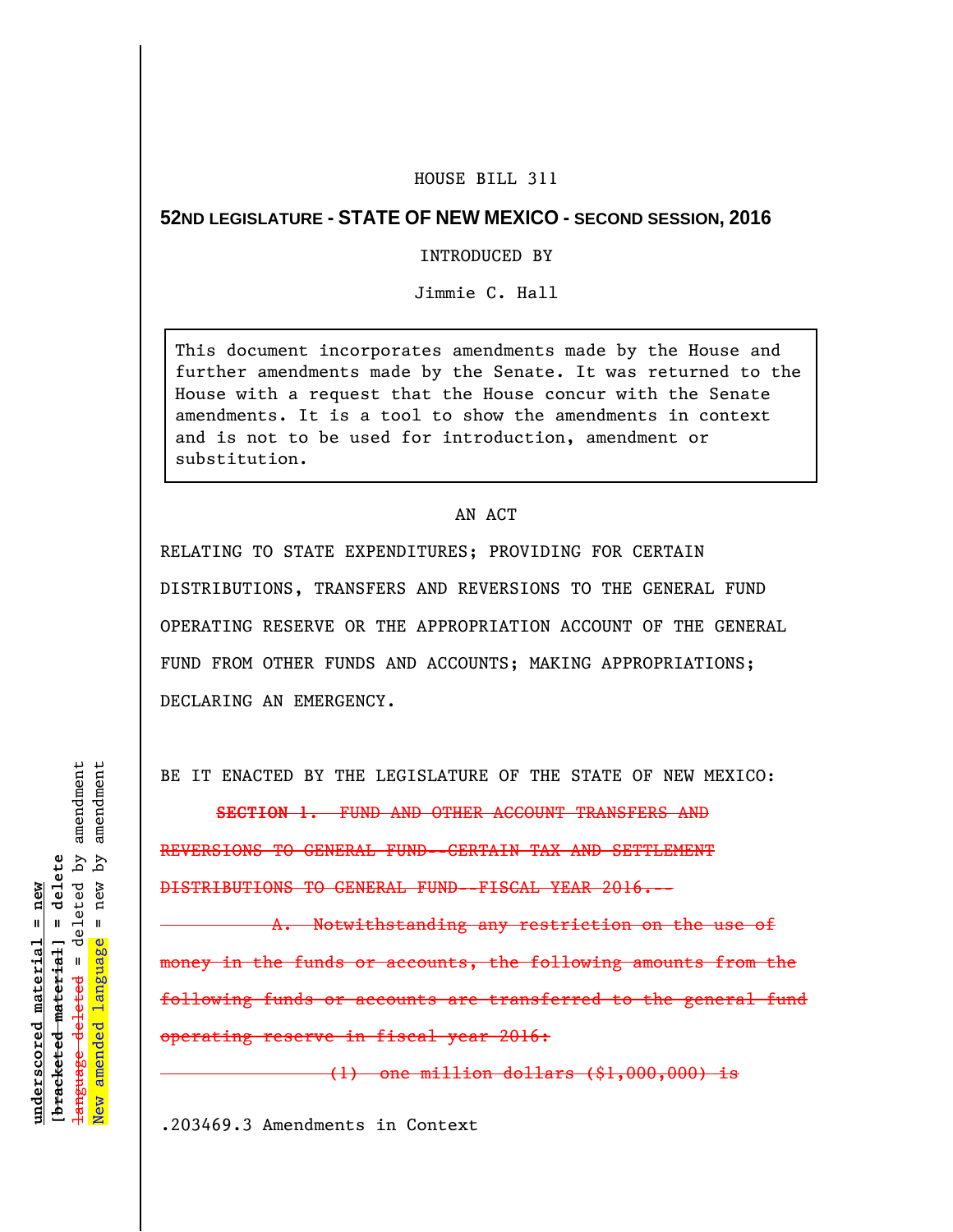transferred from the legislative cash balances;

(2) one million dollars (\$1,000,000) is transferred from the attorney general's consumer settlement fund;

(3) one million dollars (\$1,000,000) is transferred from the weight distance tax identification permit fund; and

(4) six million dollars (\$6,000,000) is transferred from the delinquent property tax fund.

B. Three million two hundred fifty-five thousand dollars (\$3,255,000) of the general fund appropriation to the homeland security and emergency management department in Laws 2008 (2nd S.S.), Chapter 8 to plan, design and construct improvements to roads, bridges and infrastructure damaged by severe flooding in Lincoln and Otero counties, and for which the time was extended in Laws 2013, Chapter 202, Section 28 and Laws 2015, Chapter 147, Section 42, shall be transferred to the general fund operating reserve on the effective date of this act.

C. Ten million dollars (\$10,000,000) of the general fund appropriation to the public education department in Paragraph (2) of Subsection A of Section 1 of Chapter 191 of Laws 2013 to provide supplemental special education maintenance of effort funding for the state's special education maintenance of effort requirement pursuant to Part B of the federal

 $- 2 -$ 

.203469.3 Amendments in Context

amendment amendment language deleted = deleted by amendment New amended language = new by amendment deleted by  $=$  delete ζq **[bracketed material] = delete**  $new$  $underscored material = new$ **underscored material = new**  $\mathbf{u}$ [<del>bracketed material</del>] language <del>deleted</del> amended <del>language</del> New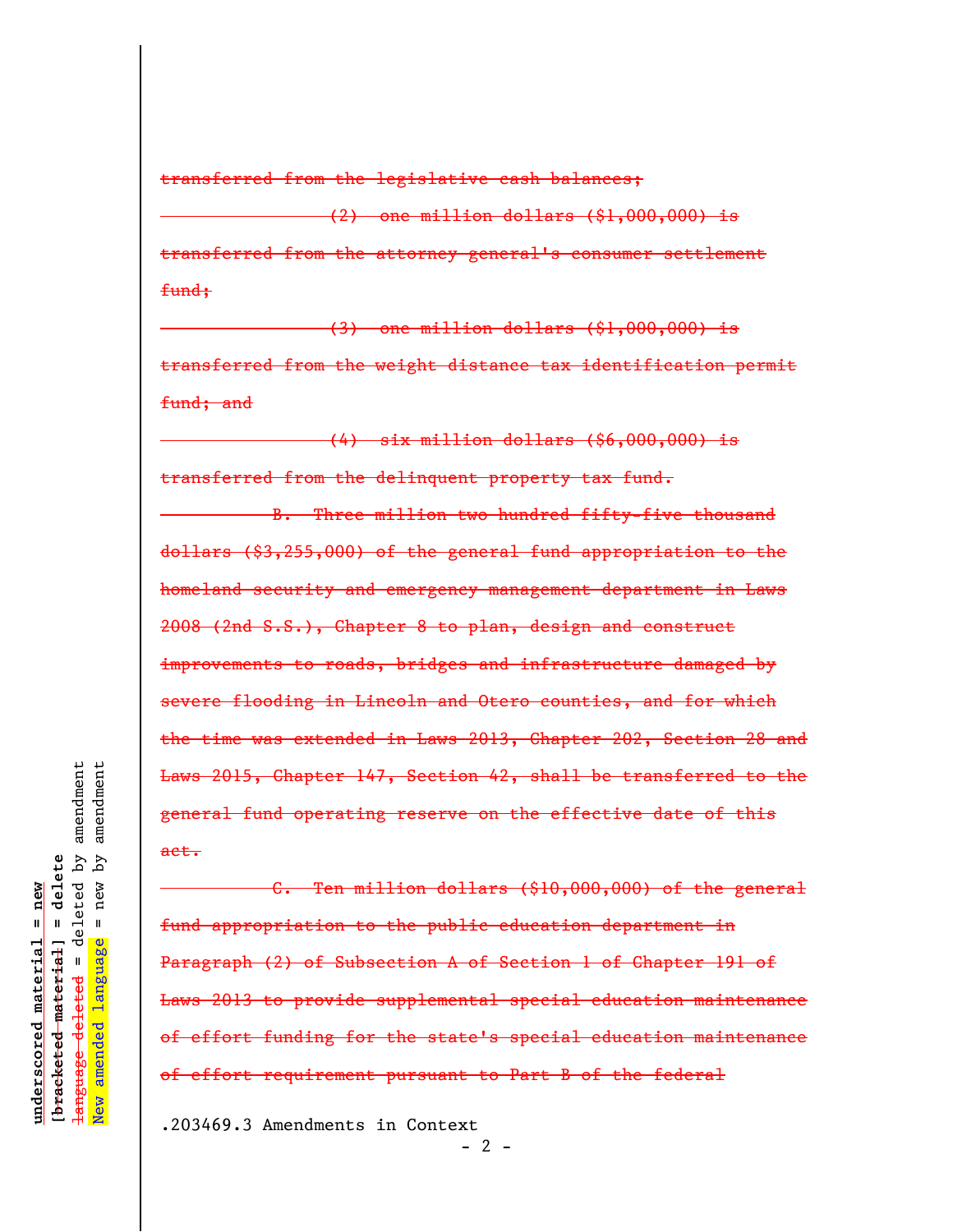Individuals with Disabilities Education Act shall be disencumbered and reverted to the general fund operating reserve on the effective date of this act.

D. Pursuant to the provisions of Section 6-4-2.2 NMSA 1978, one hundred forty-seven million five hundred thousand dollars (\$147,500,000) is transferred from the tax stabilization reserve to the general fund operating reserve on the effective date of this act.

**SECTION 2.** FUND AND OTHER ACCOUNT TRANSFERS AND REVERSIONS TO GENERAL FUND--CERTAIN TAX AND SETTLEMENT DISTRIBUTIONS TO GENERAL FUND--FISCAL YEAR 2017.--

A. Notwithstanding any restriction on the use of money in the funds or accounts, the following amounts from the following funds or accounts are transferred to the fiscal year 2017 appropriation account of the general fund:

(1) three million five hundred thousand dollars (\$3,500,000) is transferred from the local DWI grant fund;

(2) four million dollars (\$4,000,000) is transferred from the enhanced 911 fund;

(3) eight million seven hundred fifty thousand dollars (\$8,750,000) is transferred from the state government unemployment compensation reserve fund;

(4) five hundred thousand dollars (\$500,000) is transferred from the mortgage regulatory fund;

.203469.3 Amendments in Context

 $-3 -$ 

amendment amendment language deleted = deleted by amendment New amended language = new by amendment deleted by  $=$  delete ζq **[bracketed material] = delete**  $new$  $anderscored material = new$ **underscored material = new**  $\mathbf{u}$ [bracketed material] language amended <del>language</del> New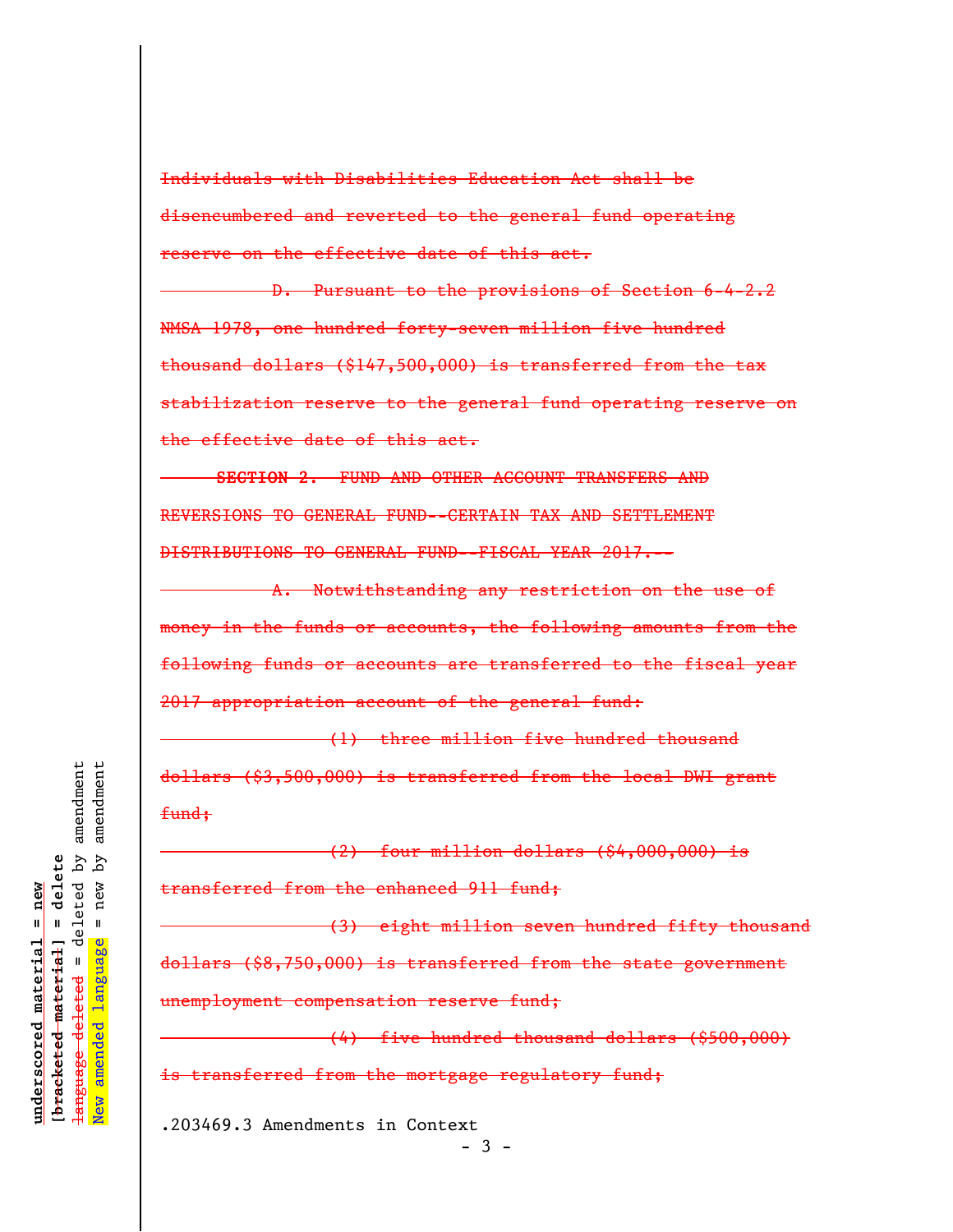(6) six million dollars (\$6,000,000) is transferred from the worker's compensation administration fund;  $(7)$  one million dollars  $(81,000,000)$  is transferred from the employment security department fund of the workforce solutions department; (8) one million dollars (\$1,000,000) is transferred from the rural infrastructure revolving loan fund; (9) one hundred fifteen thousand four hundred dollars (\$115,400) is transferred from the carnival ride insurance fund; (10) one million dollars (\$1,000,000) is

(\$450,000) is transferred from the insurance fraud fund;

(5) four hundred fifty thousand dollars

transferred from the professional engineers' and surveyors' fund;

(11) one hundred twenty-four thousand seven hundred dollars (\$124,700) is transferred from the Hoisting Operators Safety Act fund;

(12) two hundred forty-two thousand six hundred dollars (\$242,600) is transferred from the real estate recovery fund;

(13) one hundred five thousand two hundred dollars (\$105,200) is transferred from the construction industries division publications revolving fund;

(14) eight hundred forty-eight thousand six

.203469.3 Amendments in Context  $- 4 -$ 

amendment amendment language deleted = deleted by amendment New amended language = new by amendment deleted by [bracketed material] = delete ζq **[bracketed material] = delete** new inderscored material = new **underscored material = new**  $\mathbf{u}$ language  $\mathbf{u}$ language deleted amended New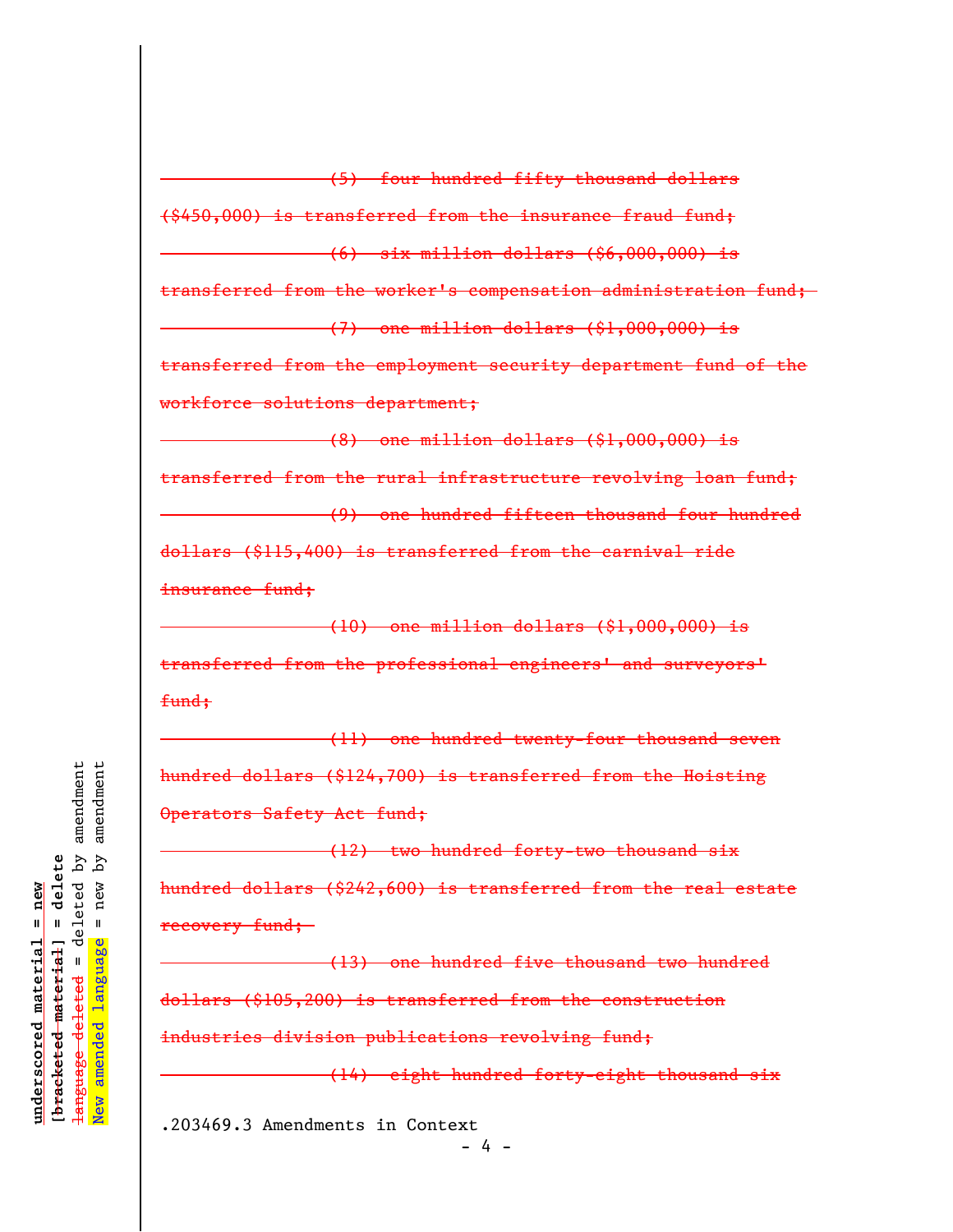hundred dollars (\$848,600) is transferred from the barbers and cosmetologists fund;

(15) one hundred fifty-three thousand four hundred dollars (\$153,400) is transferred from the athletic commission fund;

(16) two hundred eleven thousand one hundred dollars (\$211,100) is transferred from the counseling and therapy practice board fund;

(17) five hundred thirty-eight thousand five hundred dollars (\$538,500) is transferred from the chiropractic  $f$ und;

(18) one hundred sixteen thousand eight hundred dollars (\$116,800) is transferred from the nutrition and dietetics fund;

(19) one hundred two thousand four hundred dollars (\$102,400) is transferred from the nursing home administrators fund;

(20) three hundred sixteen thousand six hundred dollars (\$316,600) is transferred from the board of examiners for occupational therapy fund;

(21) three hundred thousand seven hundred dollars (\$300,700) is transferred from the optometry fund; (22) five hundred twenty-six thousand four hundred dollars (\$526,400) is transferred from the board of osteopathic medical examiners fund;

.203469.3 Amendments in Context  $-5 -$ 

amendment amendment language deleted = deleted by amendment New amended language = new by amendment deleted by [bracketed material] = delete Ъy **[bracketed material] = delete** new inderscored material = new **underscored material = new**  $\mathbf{u}$ amended language deleted <del>language</del> New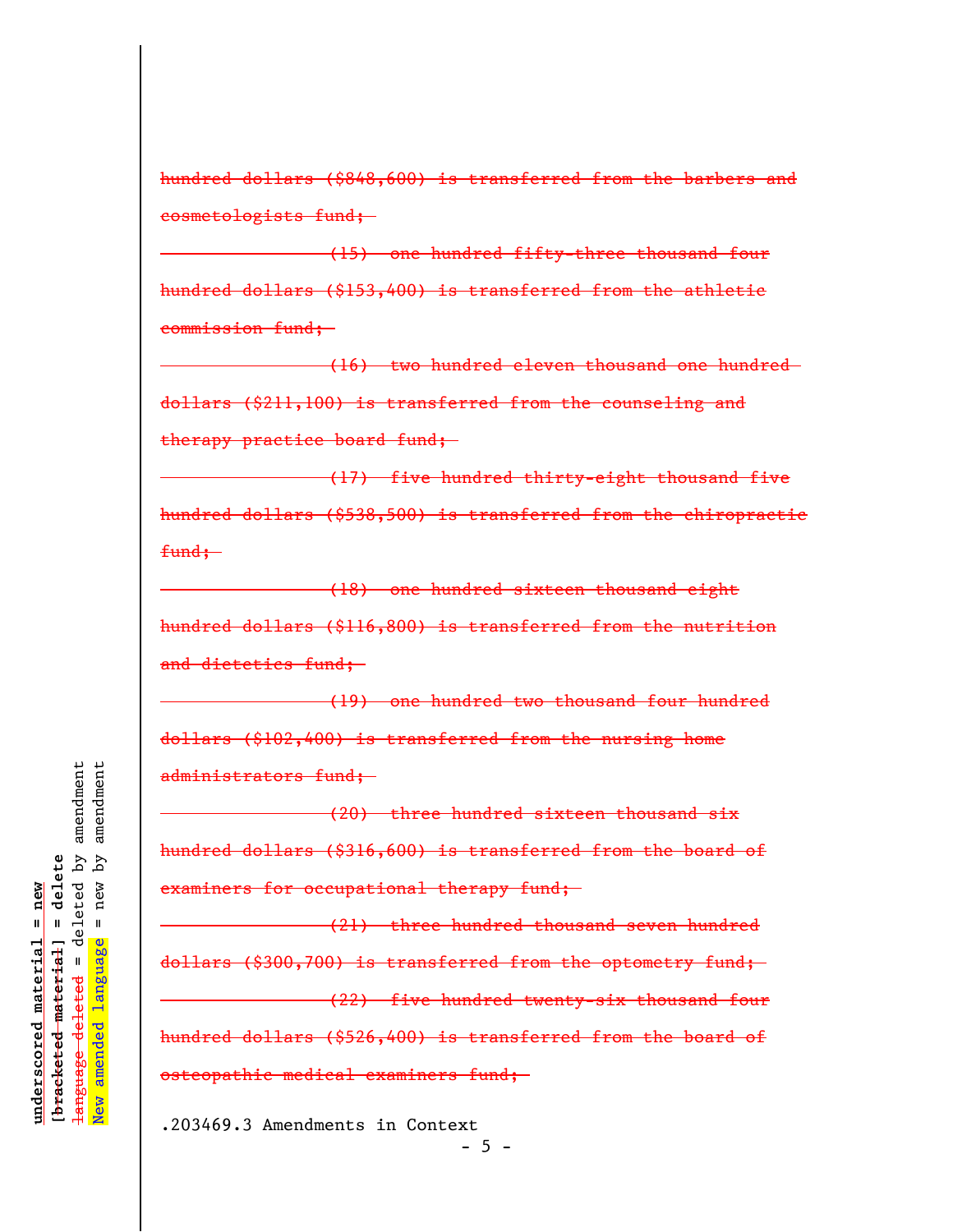(23) one hundred nine thousand two hundred dollars (\$109,200) is transferred from the podiatry fund; (24) six hundred thirty-five thousand one hundred dollars (\$635,100) is transferred from the physical therapy fund;

(25) two hundred four thousand nine hundred dollars (\$204,900) is transferred from the thanatopractice license fund;

(26) thirty-nine thousand four hundred dollars (\$39,400) is transferred from the interior design board fund; (27) one hundred seventy-five thousand two hundred dollars (\$175,200) is transferred from the landscape architects fund;

(28) two hundred fifty-one thousand two hundred dollars (\$251,200) is transferred from the speech language pathology, audiology and hearing aid dispensers board  $f$ und:

(29) seventy-two thousand two hundred dollars (\$72,200) is transferred from the respiratory care fund; (30) eighty-five thousand seven hundred dollars (\$85,700) is transferred from the athletic trainer practice board fund;

(31) sixty-five thousand two hundred dollars (\$65,200) is transferred from the impaired dentists and dental hygienists fund;

.203469.3 Amendments in Context  $- 6 -$ 

amendment amendment language deleted = deleted by amendment New amended language = new by amendment deleted by [bracketed material] = delete ζq **[bracketed material] = delete**  $new$  $underscored material = new$ **underscored material = new**  $\mathbf{I}$ amended language  $\mathbf{u}$ language deleted New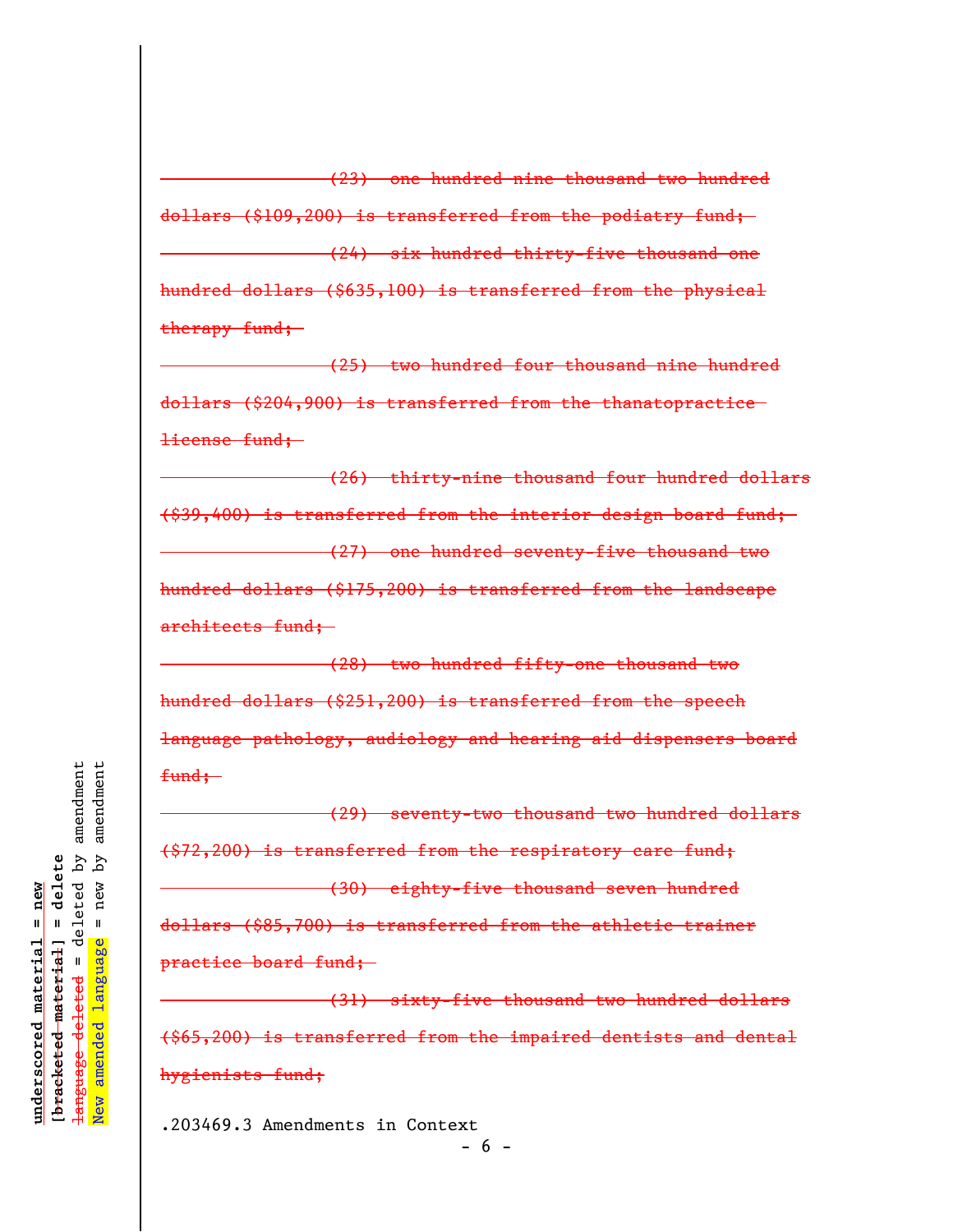(32) six hundred twenty-seven thousand six hundred dollars (\$627,600) is transferred from the state financial regulation fund; and

(33) three hundred forty thousand six hundred dollars (\$340,600) is transferred from the regulation and licensing department operating fund from the manufactured housing division fees.

B. Nine million five hundred thousand dollars (\$9,500,000) of money encumbered in the department of finance and administration from appropriations made in Paragraph (5) of Subsection A of Section 8 of Chapter 3 of Laws 2008 shall be disencumbered and reverted to the appropriation account of the general fund in fiscal year 2017.

C. The provisions of Section 7-1-6.38 NMSA 1978 notwithstanding, ten million dollars (\$10,000,000) of the governmental gross receipts tax receipts earmarked for the public project revolving fund administered by the New Mexico finance authority shall not be deposited in that fund in fiscal year 2017 but shall be deposited in the appropriation account of the general fund; provided that the provisions of this subsection shall not operate if the New Mexico finance authority certifies to the secretary of finance and administration and the chair of the legislative finance committee that the tax receipts are needed to pay the principal and interest on any outstanding bonds of the authority.

.203469.3 Amendments in Context

- 7 -

amendment amendment language deleted = deleted by amendment New amended language = new by amendment deleted by  $=$  delete ζq **[bracketed material] = delete**  $new$  $underscored material = new$ **underscored material = new**  $\mathbf{u}$ [<del>bracketed material</del>] language deleted amended <del>language</del> New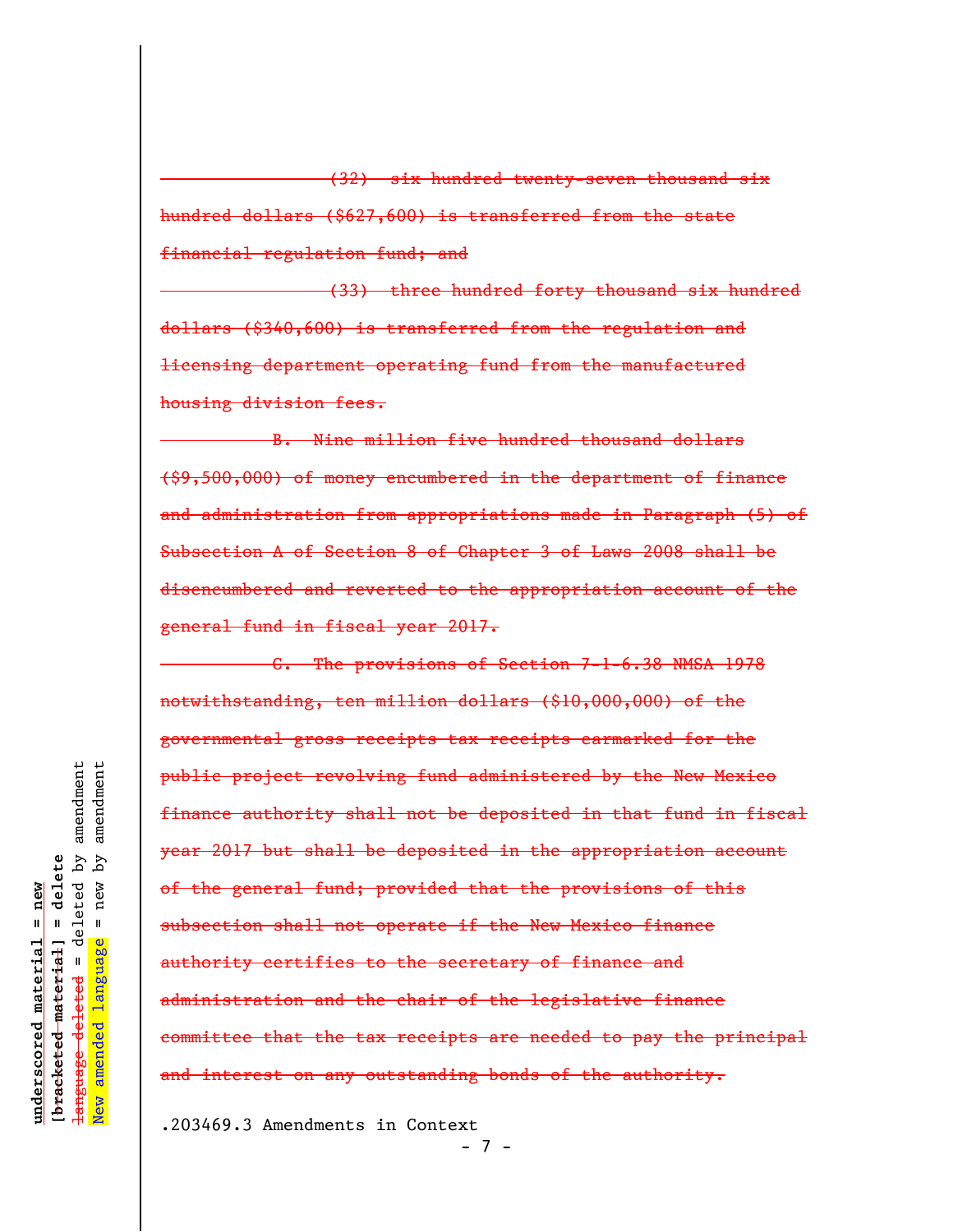D. Fifty percent of the fiscal year 2017 distribution to the state pursuant to the master settlement agreement entered into between tobacco product manufacturers various states, including New Mexico, and executed November 23, 1998, shall be distributed to the tobacco settlement program fund; provided that this distribution is in addition to the annual distribution from the tobacco settlement permanent fund to the tobacco settlement program fund.**SECTION 1.** FUND AND OTHER ACCOUNT TRANSFERS AND REVERSIONS TO GENERAL FUND-- CERTAIN TAX AND SETTLEMENT DISTRIBUTIONS TO GENERAL FUND-- FISCAL YEAR 2016.--

A. Notwithstanding any restriction on the use of money in the funds or accounts, the following amounts from the following funds or accounts are transferred to the general fund operating reserve in fiscal year 2016:

(1) one million dollars (\$1,000,000) from the New Mexico medical board fund; and

(2) three hundred thousand dollars (\$300,000) from the fund of the board of examiners for architects.

B. Three million two hundred fifty-five thousand dollars (\$3,255,000) of the general fund appropriation to the homeland security and emergency management department in Laws 2008 (2nd S.S.), Chapter 8 to plan, design and construct improvements to roads, bridges and infrastructure damaged by severe flooding in Lincoln and Otero counties, and for which

.203469.3 Amendments in Context

deleted by amendment amendment language deleted = deleted by amendment New amended language = new by amendment [bracketed material] = delete ζq **[bracketed material] = delete**  $=$  new  $underscored material = new$ **underscored material = new** amended language  $\mathbf{I}$ <del>language deleted</del> New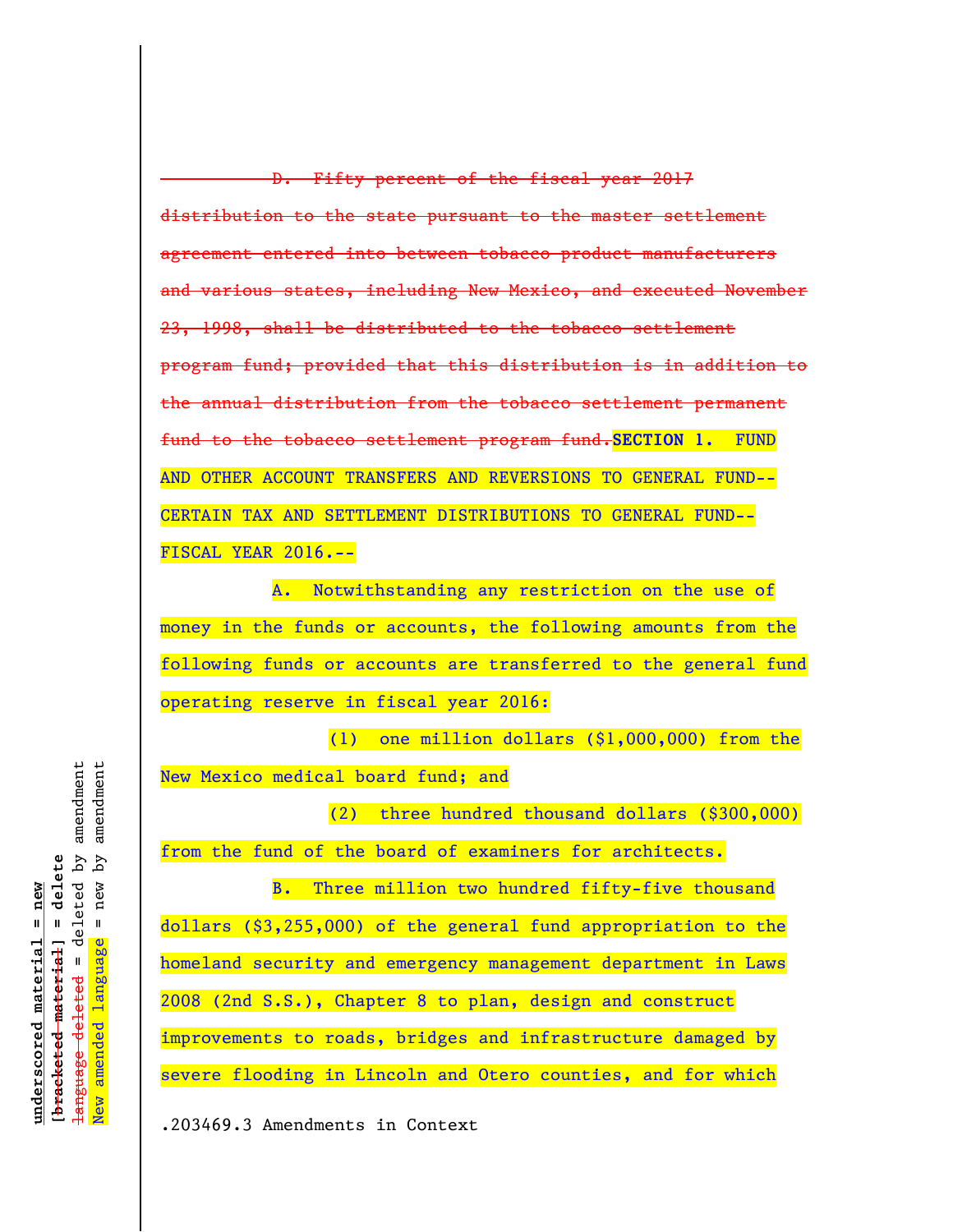the time was extended in Laws 2013, Chapter 202, Section 28 and Laws 2015, Chapter 147, Section 42, shall be transferred to the general fund operating reserve on the effective date of this act.

C. The total general fund appropriation of thirtysix million dollars (\$36,000,000) to the public education department in Laws 2013, Chapter 191 to provide supplemental special education maintenance of effort funding for the state's requirement pursuant to Part B of the federal Individuals with Disabilities Education Act shall be disencumbered and reverted to the general fund operating reserve on the effective date of this act.

D. Pursuant to the provisions of Section 6-4-2.2 NMSA 1978, one hundred forty-seven million five hundred thousand dollars (\$147,500,000) is transferred from the tax stabilization reserve to the general fund operating reserve on the effective date of this act.

E. Notwithstanding Section 66-5-44 NMSA 1978, driver safety fees or balances from driver safety fees held by the public education department in excess of the five million dollars (\$5,000,000) appropriated to the state equalization guarantee distribution in Subsection K of Section 4 of the General Appropriation Act of 2016 for use in fiscal year 2017 shall be transferred to the state support reserve fund.

deleted by amendment amendment language deleted = deleted by amendment New amended language = new by amendment  $\overline{\mathsf{A}}$ q [bracketed material] = delete **[bracketed material] = delete**  $=$  new  $underscored$  material = new **underscored material = new** amended language  $\mathbf{I}$ <del>language deleted</del> New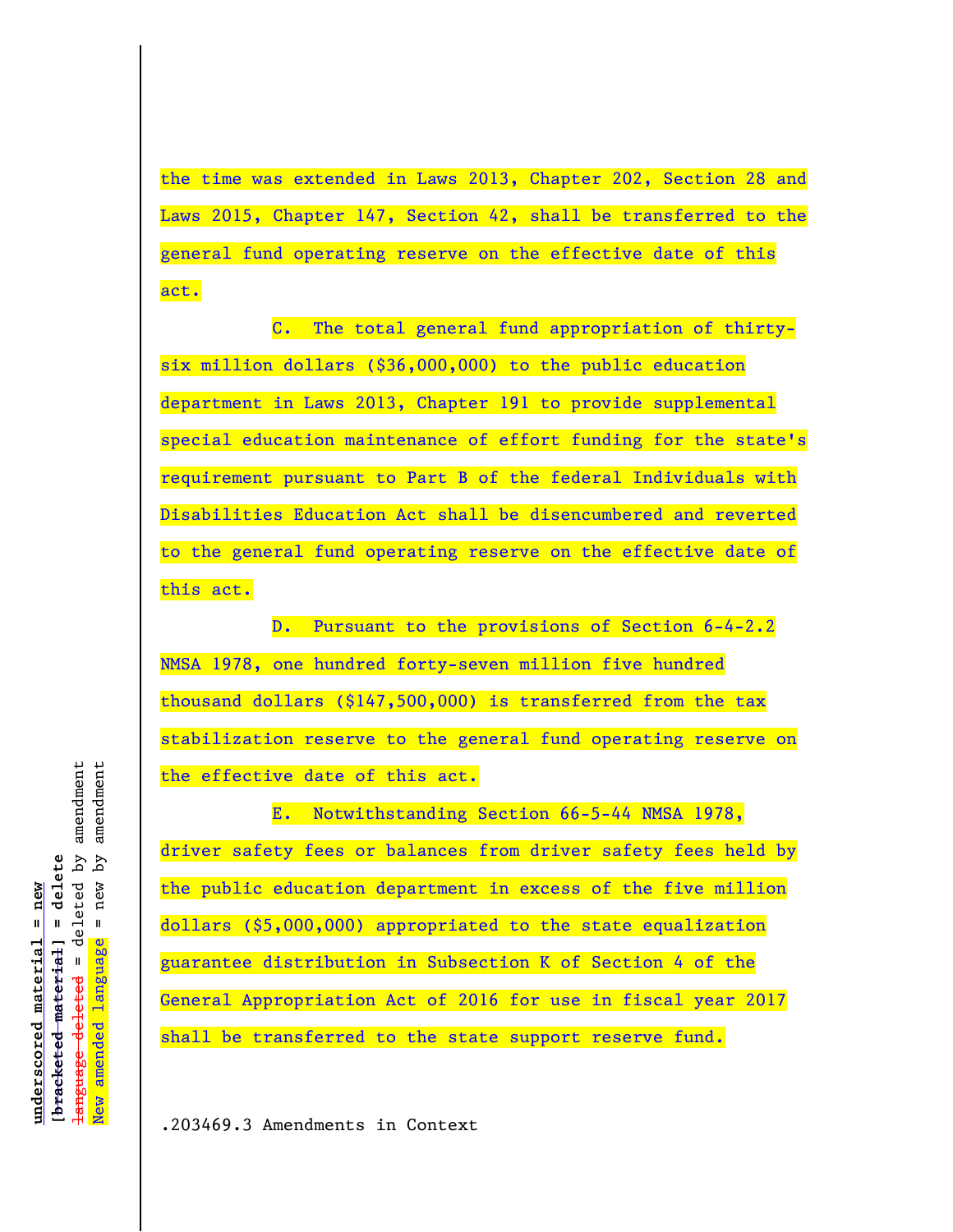

amendment deleted by amendment language deleted = deleted by amendment New amended language = new by amendment  $\overline{\mathsf{A}}$ q [bracketed material] = delete **[bracketed material] = delete**  $=$  new  $underscored$  material = new **underscored material = new** New amended language  $\mathbf{I}$ <del>language deleted</del>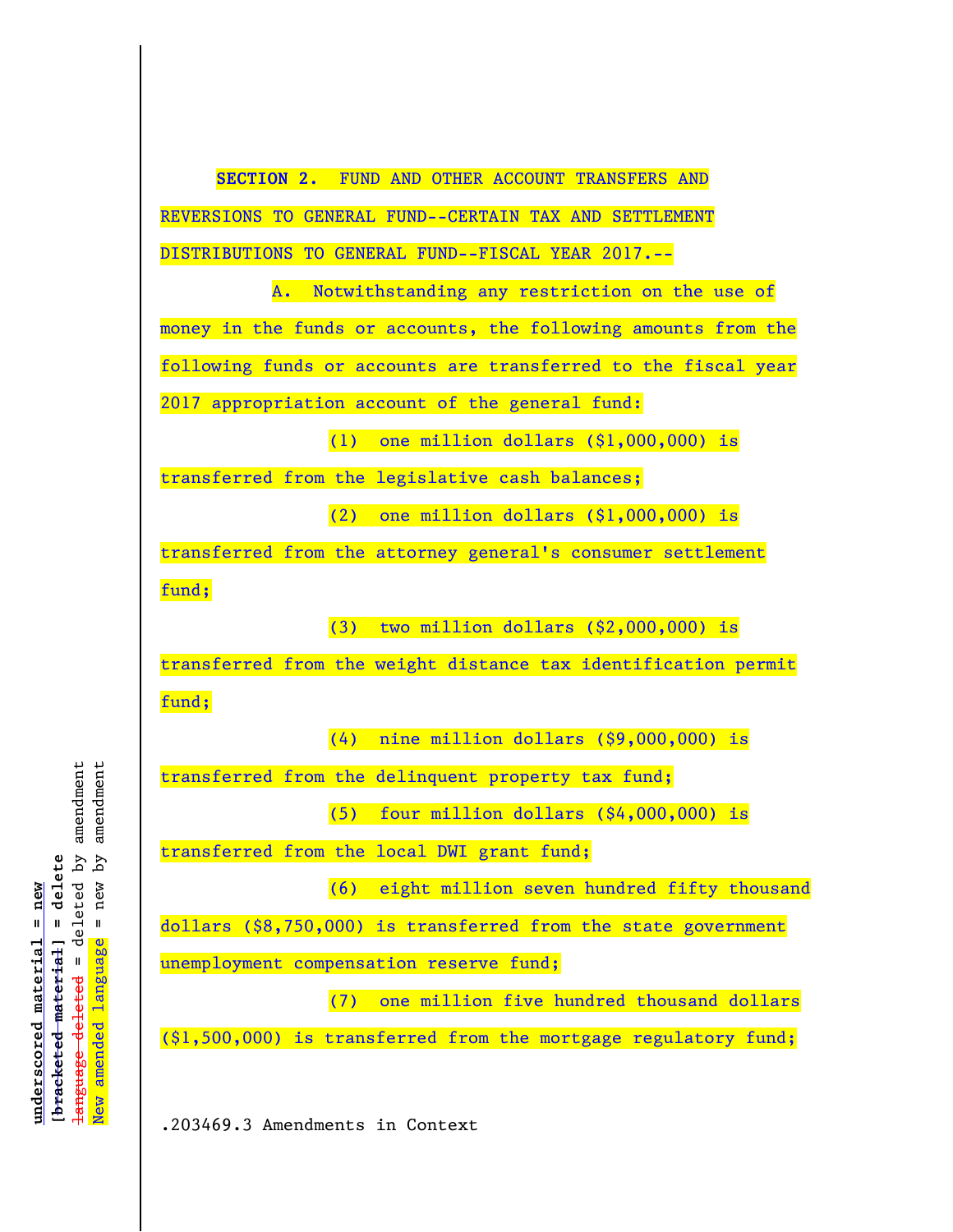(8) four hundred fifty thousand dollars (\$450,000) is transferred from the insurance fraud fund; (9) six million five hundred thousand dollars (\$6,500,000) is transferred from the workers' compensation administration fund; (10) one million dollars (\$1,000,000) is transferred from the employment security department fund of the workforce solutions department; (11) one million five hundred thousand dollars (\$1,500,000) is transferred from the rural infrastructure revolving loan fund; (12) one million dollars (\$1,000,000) is transferred from the professional engineers' and surveyors' fund; (13) two hundred forty-two thousand six hundred dollars (\$242,600) is transferred from the real estate recovery fund; (14) one hundred five thousand two hundred dollars (\$105,200) is transferred from the construction industries division publications revolving fund; (15) one million four hundred forty-eight thousand six hundred dollars (\$1,448,600) is transferred from the barbers and cosmetologists fund; (16) one hundred fifty-three thousand four hundred dollars (\$153,400) is transferred from the athletic

.203469.3 Amendments in Context

deleted by amendment amendment language deleted = deleted by amendment New amended language = new by amendment [bracketed material] = delete  $=$  new by **[bracketed material] = delete**  $underscored$  material = new **underscored material = new** amended language  $\mathbf{I}$ language deleted New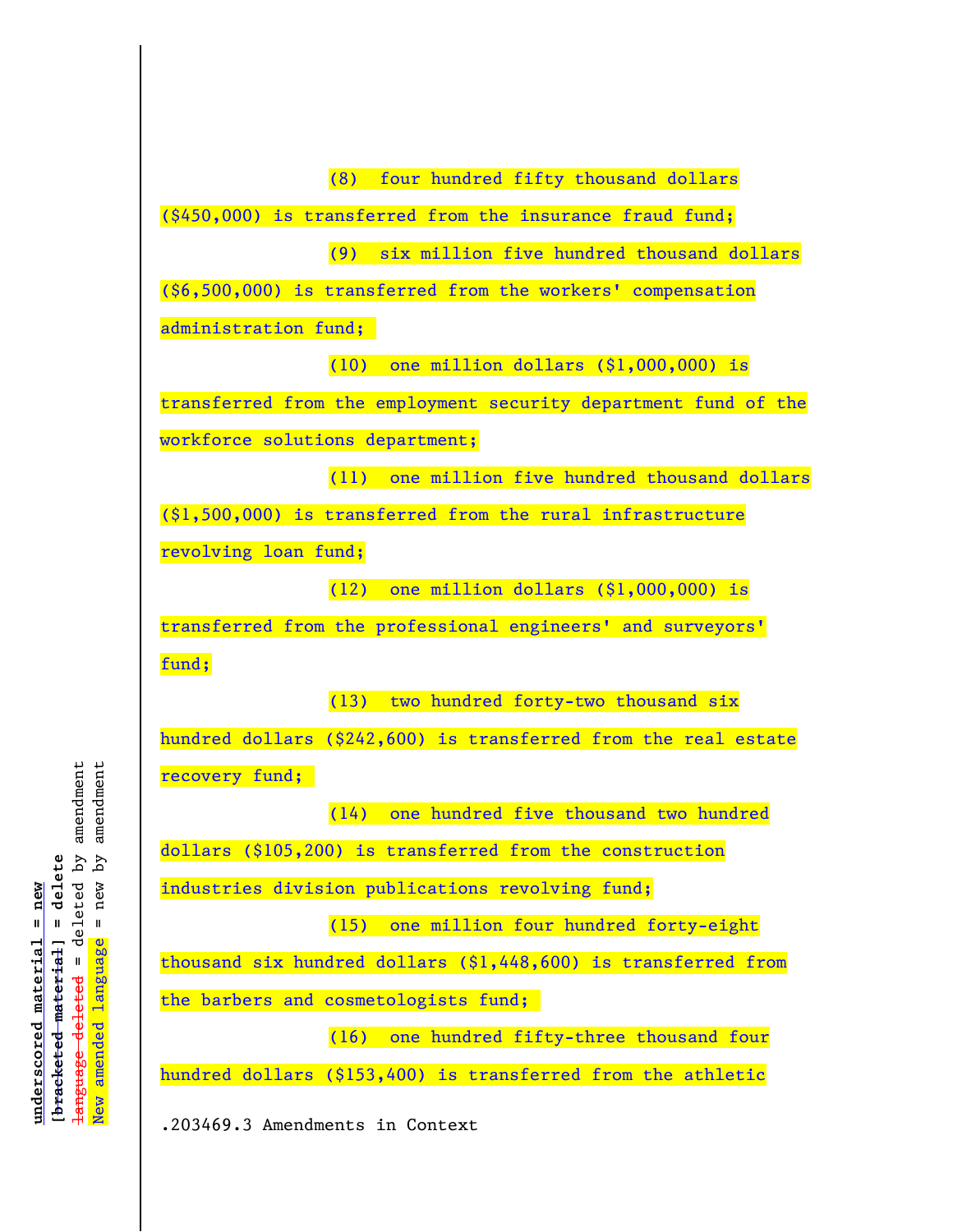commission fund;

(17) three hundred nineteen thousand four hundred dollars (\$319,400) is transferred from the counseling and therapy practice board fund;

(18) five hundred thirty-eight thousand five hundred dollars (\$538,500) is transferred from the chiropractic fund;

(19) one hundred sixteen thousand eight

hundred dollars (\$116,800) is transferred from the nutrition

and dietetics fund;

(20) one hundred two thousand four hundred dollars (\$102,400) is transferred from the nursing home administrators fund;

(21) three hundred sixteen thousand six hundred dollars (\$316,600) is transferred from the board of examiners for occupational therapy fund;

(22) three hundred thousand seven hundred dollars (\$300,700) is transferred from the optometry fund; (23) five hundred twenty-six thousand four

hundred dollars (\$526,400) is transferred from the board of osteopathic medical examiners fund;

(24) one hundred nine thousand two hundred dollars (\$109,200) is transferred from the podiatry fund; (25) six hundred thirty-five thousand one

hundred dollars (\$635,100) is transferred from the physical

.203469.3 Amendments in Context

deleted by amendment amendment language deleted = deleted by amendment New amended language = new by amendment [bracketed material] = delete Ъy **[bracketed material] = delete**  $=$  new  $underscored$  material = new **underscored material = new** amended language  $\mathbf{I}$ language deleted New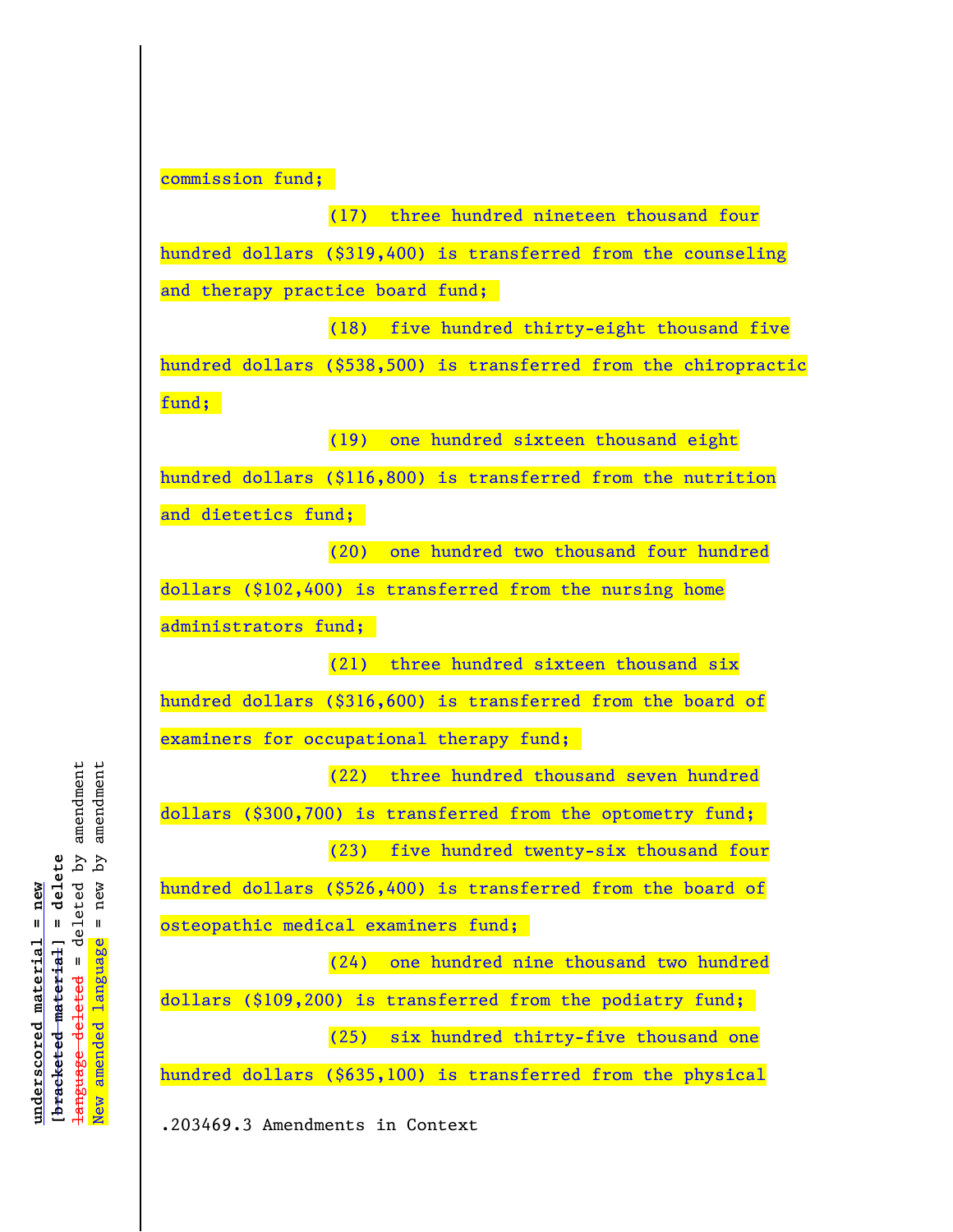therapy fund;

(26) two hundred four thousand nine hundred dollars (\$204,900) is transferred from the thanatopractice license fund; (27) thirty-nine thousand four hundred dollars (\$39,400) is transferred from the interior design board fund; (28) one hundred seventy-five thousand two hundred dollars (\$175,200) is transferred from the landscape architects fund; (29) two hundred fifty-one thousand two hundred dollars (\$251,200) is transferred from the speech language pathology, audiology and hearing aid dispensing practices board fund; (30) seventy-two thousand two hundred dollars (\$72,200) is transferred from the respiratory care fund; (31) eighty-five thousand seven hundred dollars (\$85,700) is transferred from the athletic trainer practice board fund; (32) sixty-five thousand two hundred dollars (\$65,200) is transferred from the impaired dentists and dental hygienist fund; (33) one hundred thousand dollars (\$100,000) is transferred from the board of acupuncture and oriental medicine fund;

.203469.3 Amendments in Context

deleted by amendment amendment language deleted = deleted by amendment New amended language = new by amendment ζq [bracketed material] = delete **[bracketed material] = delete**  $=$  new  $underscored$  material = new **underscored material = new** amended language  $\mathbf{I}$ language deleted New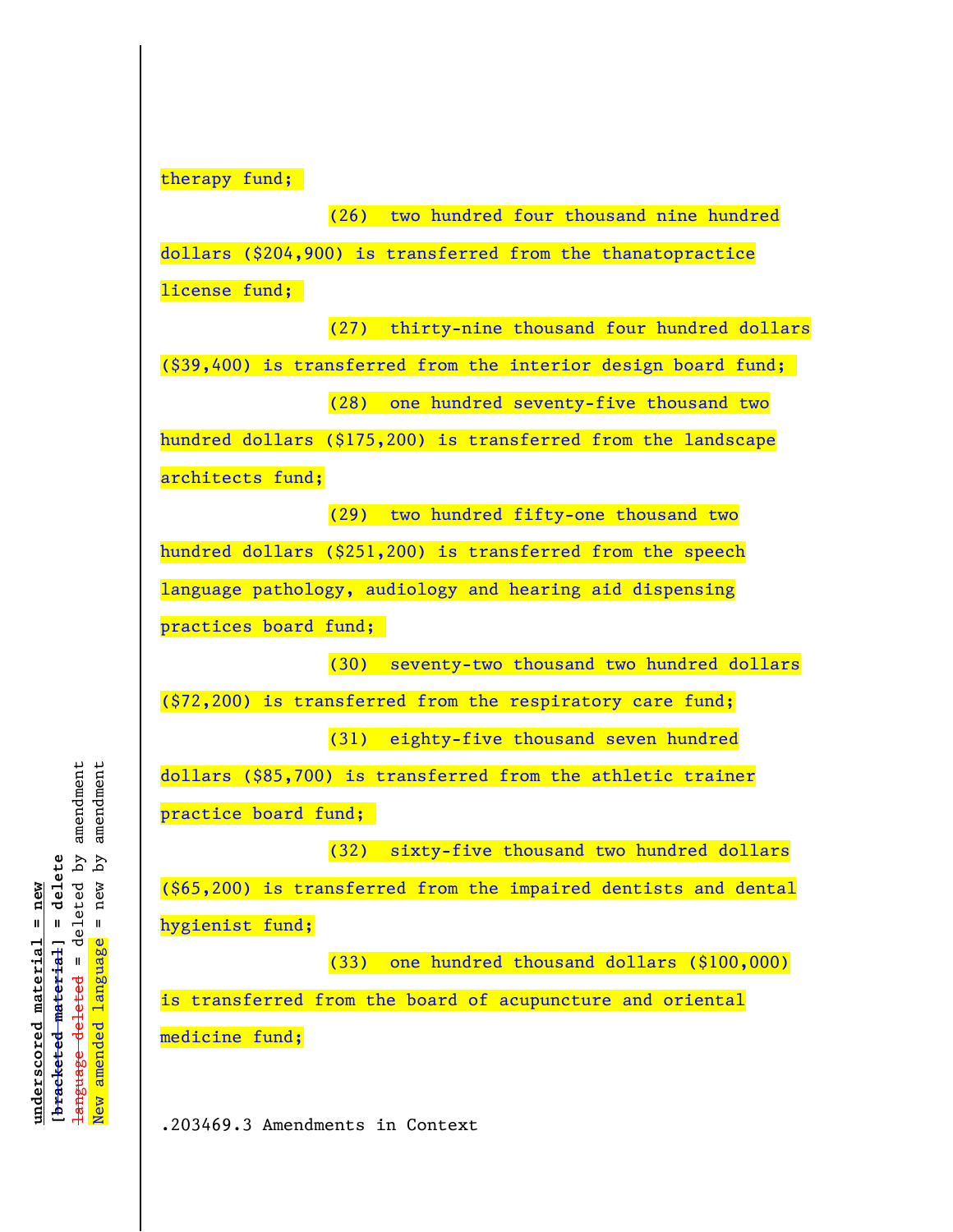(34) three hundred thousand dollars (\$300,000)

is transferred from the psychology fund; and

(35) one hundred thousand dollars (\$100,000)

is transferred from the board of social work examiners fund.

B. Eight million dollars (\$8,000,000) of prior-year budget adjustments pursuant to Subsection A of Section 9 of Chapter 63 of Laws 2014 or from appropriations made in Paragraph (5) of Subsection A of Section 8 of Laws 2008 shall be reverted by each affected agency to the appropriation account of the general fund. The department of finance and administration shall work with each affected agency to ensure that unspent funds are reverted to the appropriation account after accounting for any remaining contingent liability.

C. Ten million dollars (\$10,000,000) is transferred from the New Mexico finance authority to the appropriation account of the general fund in fiscal year 2017. Except as otherwise provided in the Tax Administration Act, the amount is from the authority's fiscal year 2016 portion of the governmental gross receipts tax distributed to the authority pursuant to Section 7-1-6.38 NMSA 1978 that is not otherwise pledged for payment of obligations of the authority.

D. Fifty percent of the fiscal year 2017 distribution to the state pursuant to the master settlement agreement entered into between tobacco product manufacturers and various states, including New Mexico, and executed November

.203469.3 Amendments in Context

amendment amendment language deleted = deleted by amendment New amended language = new by amendment deleted by  $\mathcal{L}_{\mathbf{q}}$ [bracketed material] = delete **[bracketed material] = delete**  $=$  new  $underscored$  material = new **underscored material = new** amended language  $\mathbf{I}$ <del>language deleted</del> New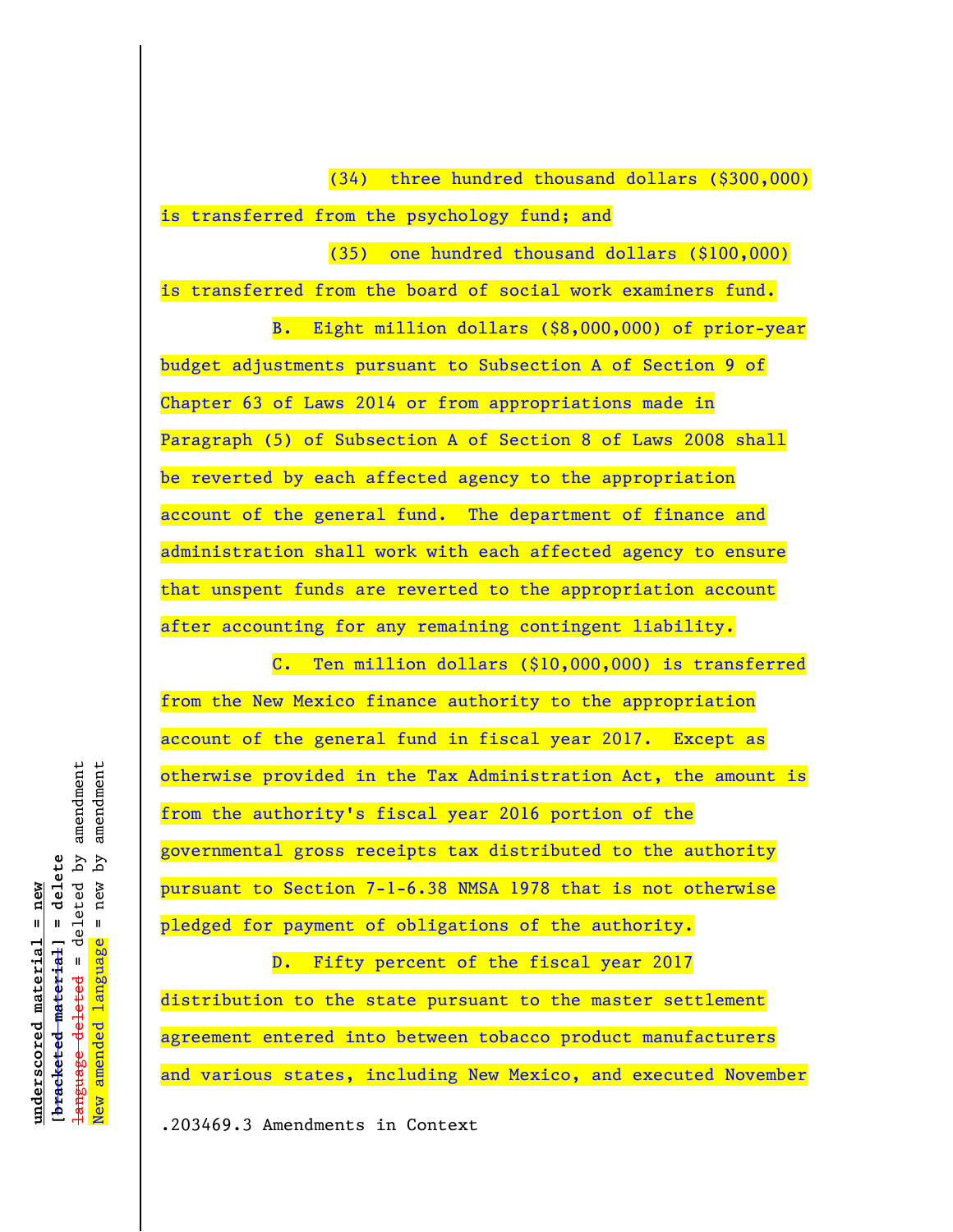23, 1998, shall be distributed to the tobacco settlement program fund; provided that this distribution is in addition to the annual distribution from the tobacco settlement permanent fund to the tobacco settlement program fund.

E. The economic development department shall transfer fourteen million dollars (\$14,000,000) of appropriations made pursuant to Item 21 of Section 5 of Chapter 101 of Laws 2015 to the appropriation account of the general fund on September 1, 2016 if preliminary reporting in August 2016 for fiscal year 2016 ending balances shows general fund reserves are less than five percent of fiscal year 2017 general fund appropriations.

F. The reversion requirements in Sections 22-24-4 and 22-25-10 NMSA 1978 or the reversion requirements of capital outlay laws notwithstanding, the balance of supplemental severance tax bond proceeds allocated to the public school capital improvements fund in calendar years 2010 through 2012 that have not been expended, excluding those proceeds derived from bonds sold as long-term tax-exempt bonds, shall revert to the general fund.

G. The reversion requirements in Sections 22-24-4 and 22-25-10 NMSA 1978 notwithstanding, four million seven hundred twenty-four thousand three hundred sixty-nine dollars thirteen cents (\$4,724,369.13) of unexpended proceeds of supplemental severance tax bonds issued in calendar years 2003

.203469.3 Amendments in Context

deleted by amendment amendment language deleted = deleted by amendment New amended language = new by amendment [bracketed material] = delete  $=$  new by **[bracketed material] = delete**  $underscored$  material = new **underscored material = new** amended language  $\mathbf{I}$ <del>language deleted</del> New